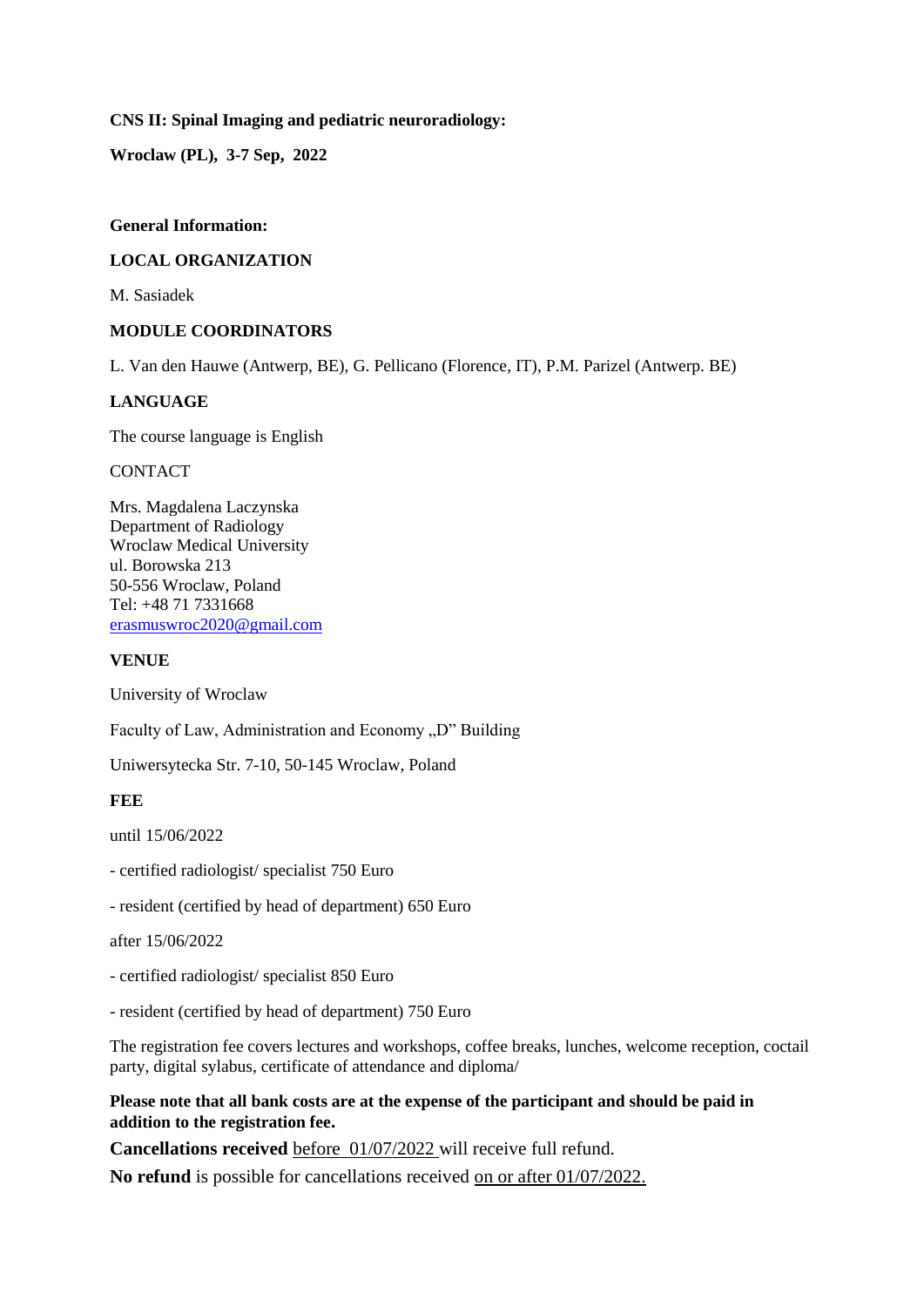Please make your payment to the Course account:

| Bank name:       | Santander Bank Polska S.A, 4 O/Wrocław        |
|------------------|-----------------------------------------------|
| Holder Name:     | Fundacja Uniwersytetu Medycznego we Wrocławiu |
| IBAN:            | PL74 1090 2503 0000 0001 0170 9044            |
| Swift Code:      | WBKPPLPP                                      |
| CIN <sup>1</sup> | WRKPPLPP                                      |

# **FACULTY**

- M. Argyropoulou (Greece)
- M. Bekiesinska-Figatowska (Poland)
- J. Bladowska (Poland)
- J. Boban (Serbia)
- C. Cali (Turkey)
- S. Cappelle (Belgium)
- R. Gasparotti (Italy)
- M. Guzinski (Poland)
- K. Mankad (UK)
- G. Pellicano (Italy)
- C. Romanowski (UK)
- M. Sasiadek (Poland)
- L. Van den Hauwe (Belgium)
- F. Van Hoenacker (Belgium)
- A. Zimny (Poland)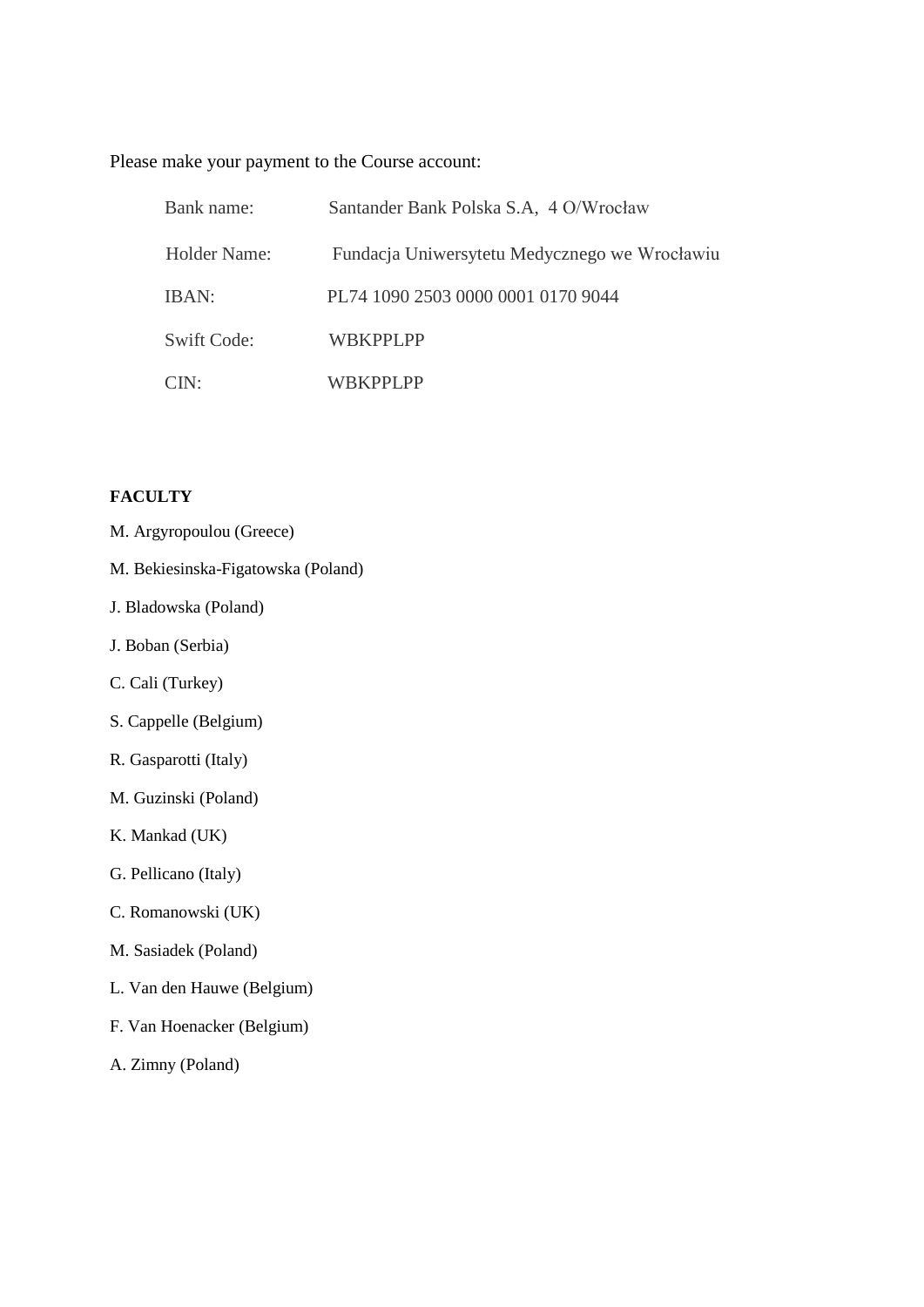### **PROGRAMME**

**Day 1 (Sep 3rd, 2022)** 8:15-9:15 Registration 9:15-9:30 Welcome by President 9:30-10:00 Spine: normal MRI anatomy, variants, pitfalls – A. Zimny (Poland) 9:30-10:00 The craniovertebral junction – F. Van Hoenacker (Belgium) 10:30-11:00 Spinal malformations of the spine  $-K$ . Mankad (UK) 11:00-11:15 Discussion 11:15-11:45 Coffee break 11:45-12:15 Epidural and primary bone tumors – F. Van Hoenacker (Belgium) 12:15-12:45 Intradural – intramedullary tumors – M. Sasiadek (Poland) 12:45-13:15 Peripheral nerve imaging – R. Gasparotti (Italy) 13:15-13:30 Discussion 13:30-14:30 Lunch 14:40-17:40 Workshops (4 x 40 min, 3 coffee breaks) – F. Van Hoenacker, K. Mankad, R. Gasparotti, M. Sasiadek 17:45 - Welcome Reception

## **Day 2 (Sep 4th, 2022)**

- 8:30-9:00 Pediatric spinal tumours K. Mankad (UK)
- 9:00-9.30 Degenerative disc disease A. Zimny (Poland)
- 9.30-10.00 MRI findings in the pain generator M. Sasiadek (Poland)
- 10.00-10:30 Postoperative spine M. Guzinski (Poland)
- 10:30-11:00 Spontaneous intracranial hypotension- spinal imaging C. Romanowski (UK)
- 11.00-11:15 Discussion
- 11:15-11:45 Coffee break
- 11:45-12:15 Differential diagnosis of myelopathy S. Cappelle (Belgium)
- 12:15-12:45 Pediatric myelitis and its mimics K. Mankad (UK)
- 12:45-13:15 Inflammatory and infectious diseases of the spine C. Cali (Turkey)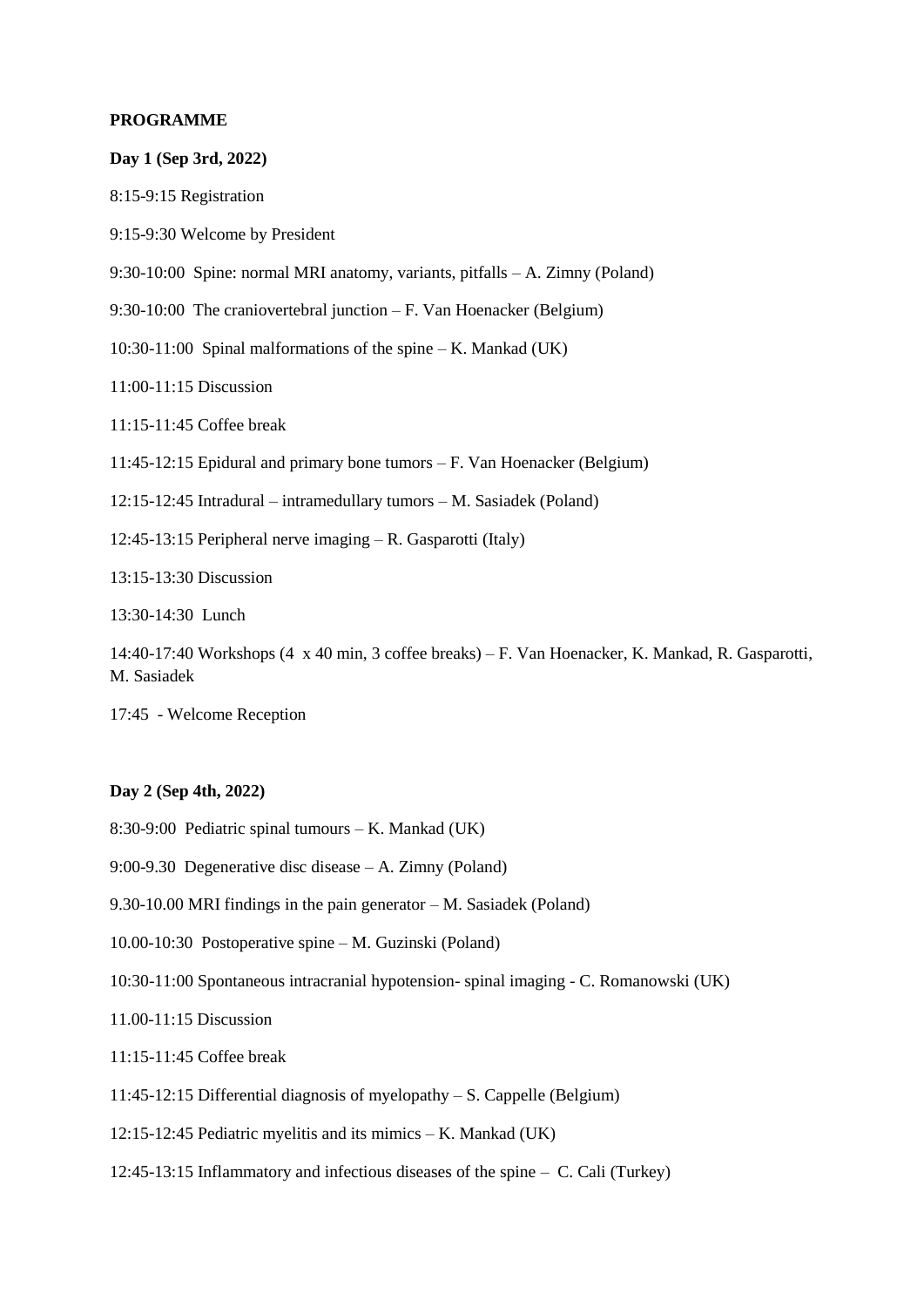13:15-13:30 Discussion

13:30-14:30 Lunch

14:40-17:40 Workshops (4 x 40 min, 3 coffee breaks) – A. Zimny, K. Mankad, S. Cappelle, C. Cali

### **Day 3 (Sep 5th, 2022)**

- 9.00-9.30 Intradural extramedullary tumors G. Pellicano (Italy)
- 9:30-10:00 Spinal trauma C. Cali (Turkey)
- 10.00-10.30 Pathology of posterior elements G. Pellicano (Italy)
- 10:30-11.00 Spinal stenosis G. Pellicano (Italy)
- 11.00-11:15 Discussion
- 11.15-11.45 Coffee break
- 11:45-12:15 Normal brain development and myelination J. Bladowska (Poland)
- 12:15-12:45 Congenital malformations of the brain M. Argyropoulou (Greece)
- 12:45-13:15 Hypoxic-ischemic encephalopathy M. Argyropoulou (Greece)
- 13:15-13:30 Discussion
- 13:30-14:30 Lunch

14:40-17:40 Workshops (4 x 40 min) -– C. Cali, G. Pellicano, J. Bladowska, M. Argyropoulou

#### **Day 4 (Sep 6th, 2022)**

- 9:00-9:30 Pediatric brain infections J. Boban (Serbia)
- 9:30-10:00 Pediatric demyelinating diseases M. Bekiesinska-Figatowska (Poland)
- 10:00-10:30 Seizures in children J. Boban (Serbia)
- 10:30-10:45 Discussion
- 10:45-11:15 Coffee break
- 11:15-11:45 Pediatric supratentorial tumors C. Romanowski (UK)
- 11:45-12:15 Pediatric infratentorial tumors L. van den Hauwe (Belgium)
- 12.15-12.45 Sellar and parasellar pathologies in children J. Bladowska (Poland)

12.45-13:00 Discussion

13:00-14:30 Lunch